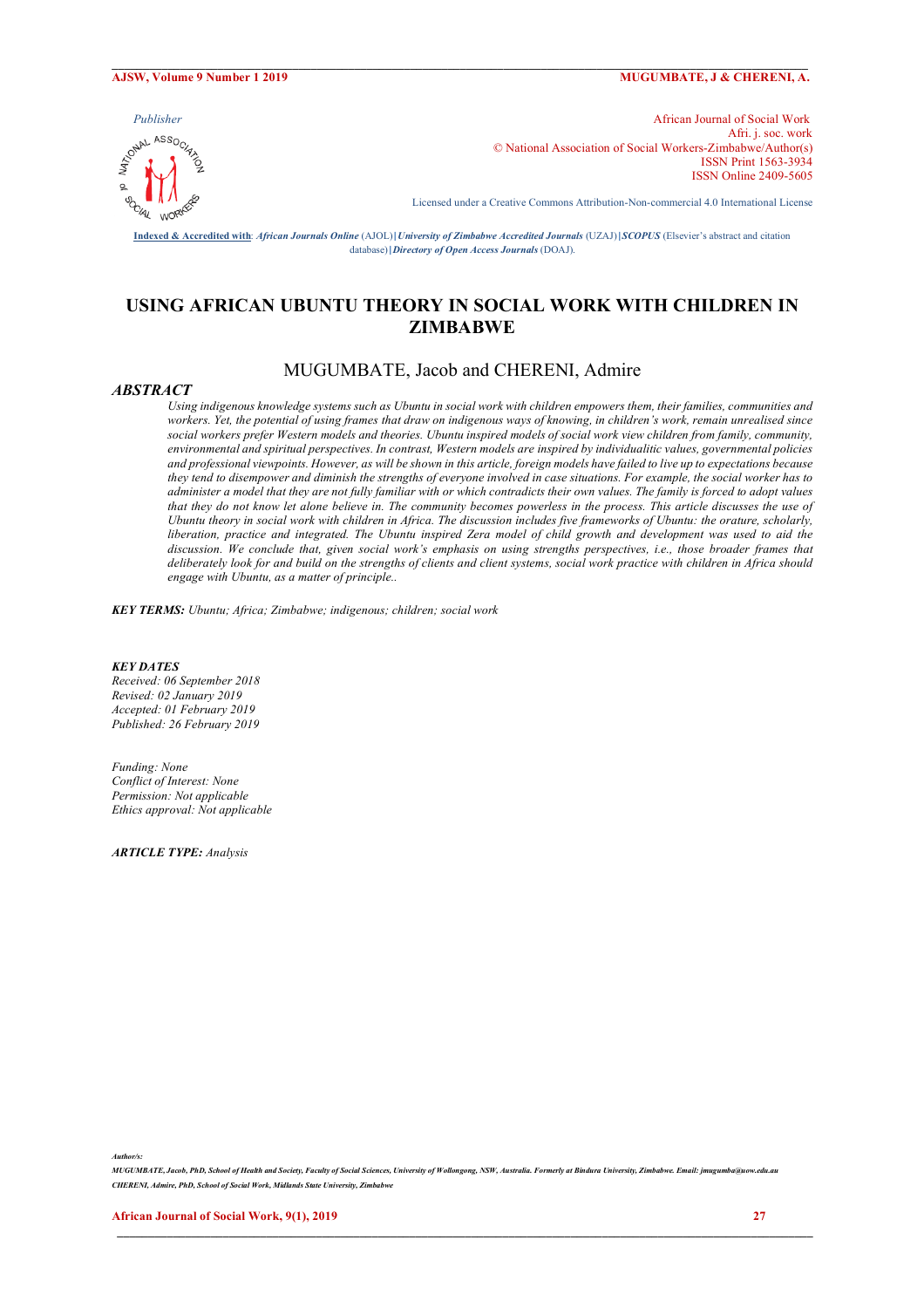### **INTRODUCTION**

Ubuntu philosophy, commonly represented by communal relationality, communal ideals and human excellence forms part of the knowledge and wisdom of how African communities and families raise children. Ubuntu represents the worldviews of indigenous black populations of Sub-Saharan Africa, transmitted from generation to generation through observation, experience, language and art. The widely acknowledged maxims *I am because we are* and *A person is a person through other persons* indicate that relationality is a crucial ingredient for human excellence. This suggests that, as with every member of the family, children "develop personhood through other persons," which means that they must "prize communal and harmonious relationships with others" (Metz, 2016, p.324). One other maxim  $-it$  *takes a village to raise a child*  $-$  means that meaningful interactions among the child, family members and those outside the family circle are necessary for children to realise human excellence Interestingly, from this optic, adults play a critical role to create the relational conditions that enable children to realise their personhood. Therefore, there is no doubt that Ubuntu informs ideal child rearing practices in African contexts. Given social work's emphasis on using strengths perspectives, i.e., those broader frames that deliberately look for and build on the strengths of clients and client systems, one is more inclined to think that social work practice with children in Africa should, as a matter of principle, engage with Ubuntu.

 $\mathcal{L} = \{ \mathcal{L} = \{ \mathcal{L} = \{ \mathcal{L} = \{ \mathcal{L} = \{ \mathcal{L} = \{ \mathcal{L} = \{ \mathcal{L} = \{ \mathcal{L} = \{ \mathcal{L} = \{ \mathcal{L} = \{ \mathcal{L} = \{ \mathcal{L} = \{ \mathcal{L} = \{ \mathcal{L} = \{ \mathcal{L} = \{ \mathcal{L} = \{ \mathcal{L} = \{ \mathcal{L} = \{ \mathcal{L} = \{ \mathcal{L} = \{ \mathcal{L} = \{ \mathcal{L} = \{ \mathcal{L} = \{ \mathcal{$ 

 Surprisingly, modern day social work with children does not seem to acknowledge fully the potential of Ubuntu to inform perspectives, theories and models that social workers use in professional practice. Social workers tend to prefer Western models and theories (Rankopo and Osei-Hwedie, 2011). Unlike Ubuntu which represents communitarian ideals, communal relationality, spirituality and excellence, Western perspectives, theories and models tend to be subjective or individualistic or both and heavily legislated by governments or standardized by professionals. Arguably, such perspectives fail to match the aspirations and ideals of the African communities, within which children grow up and realise their personhood. If anything, they tend to disempower and diminish those involved in raising children as well as the social work professionals who work as guardian ad litem (Muwanga-Zake, 2009). As Mushunje (2017, p. 108) said, 'colonial welfare-based social work, in which the social worker is central to the process, no longer suffices for the wellbeding of vulnerable children". The social worker has to use a model that he or she is not fully familiar with or which contradicts his or her own values. The family is forced to adopt values that they do not know let alone believe in. When Western models applied in social work encounters, the strength is diminished, making community members powerless to contribute meaningfully to children's physical growth and social development. For example, in the African ubuntu, child adoption is done by relatives without the intervention of professionals. Further, parents and communities reward and punish children without the need for professionals, courts and juvenile jails. Uncles and aunts provide mentorship, counselling and support to children without the need for professional case workers and other professionals.

# **BACKGROUND TO UBUNTU**

#### **History of Ubuntu**

Ubuntu is a philosophy that originates from Sub-Saharan Africa where Bantu people live. *Buntu or bantu* means a human being while Ubuntu refers to the view, process, content and quality of being a human. Human excellence describes the quality of being human. *Umhuka* is the opposite of Ubuntu and it means to act like an animal and not in ways expected of a human being.

 Although the Zulu noun Ubuntu is widely used, other nouns are used in different societies. In Angola, it is known as *gimuntu*, Botswana (*muthu*), Burkina Faso (*maaya*), Burundi (*ubuntu*), Cameroon (*bato*), Congo (*bantu*), Congo Democratic Republic (*bomoto/bantu*), Cote d'Ivoire (*maaya*), Equatorial Guinea (*maaya*), Guinea (*maaya*), Gambia (*maaya*), Ghana (*biako ye*), Kenya (*utu/munto/mondo*), Liberia (*maaya*), Malawi (*umunthu*), Mali (*maaya/hadama de ya*), Mozambique (*vumuntu*), Namibia (*omundu*), Nigeria (*mutunchi/iwa/agwa)*, Rwanda (*bantu*), Sierra Leonne (*maaya*), South Africa *(ubuntu/botho*), Tanzania (*utu/obuntu/bumuntu*), Uganda (*obuntu*), Zambia (*umunthu*/*ubuntu*) and Zimbabwe (*hunhu/unhu/botho/ubuntu*). It is also found in other Bantu countries not mentioned here. The word cloud shown in Fig. 1 illustrates the different names for Ubuntu. Ubuntu and *Maaya* are the most popular nouns.

**\_\_\_\_\_\_\_\_\_\_\_\_\_\_\_\_\_\_\_\_\_\_\_\_\_\_\_\_\_\_\_\_\_\_\_\_\_\_\_\_\_\_\_\_\_\_\_\_\_\_\_\_\_\_\_\_\_\_\_\_\_\_\_\_\_\_\_\_\_\_\_\_\_\_\_\_\_\_\_\_\_\_\_\_\_\_\_\_\_\_\_\_\_\_\_\_\_\_\_\_\_\_\_\_\_\_\_\_\_\_\_\_**

# *Fig 1: Names for Ubuntu in different countries*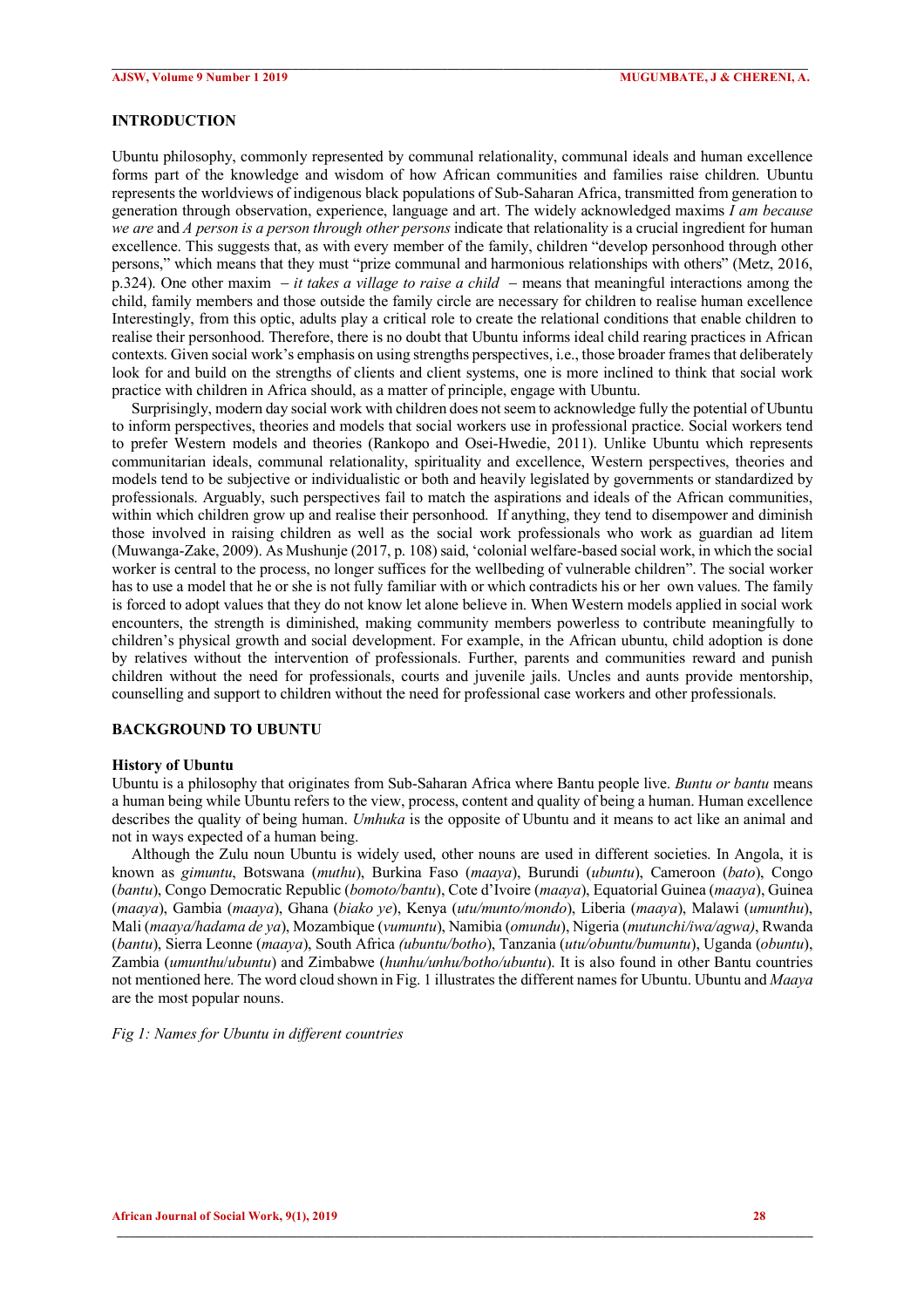

In this discussion, more nouns and examples will be drawn from the Shona people predominant in Zimbabwe but also in Mozambique, Zambia and Botswana. Related nouns exist in most of Sub-Saharan communities.

 $\mathcal{L} = \{ \mathcal{L} = \{ \mathcal{L} = \{ \mathcal{L} = \{ \mathcal{L} = \{ \mathcal{L} = \{ \mathcal{L} = \{ \mathcal{L} = \{ \mathcal{L} = \{ \mathcal{L} = \{ \mathcal{L} = \{ \mathcal{L} = \{ \mathcal{L} = \{ \mathcal{L} = \{ \mathcal{L} = \{ \mathcal{L} = \{ \mathcal{L} = \{ \mathcal{L} = \{ \mathcal{L} = \{ \mathcal{L} = \{ \mathcal{L} = \{ \mathcal{L} = \{ \mathcal{L} = \{ \mathcal{L} = \{ \mathcal{$ 

## *Ubuntu theory*

Ubuntu can be viewed from four different frameworks: 1) the orature, 2) scholarly, 3), liberation and 4) practice. These four are discussed first, before an integrated framework is suggested.

 The orature framework says that Ubuntu is largely not written but is 'tacit, sacred and embedded in practices, relationships and rituals' (Muwanga-Zake, 2009, p. 414). In agreement, Gikandi (2003) argued that orature is passed through the spoken word and thrives in communities when it is practiced or lived. Ubuntu exists in African orature (oral literature) since time immemorial. Most of it is not written, hence the use of the term orature which was coined by Ugandan theorist Pio Zirimu (Gikandi, 2003). In Zimbabwe, Ubuntu is carried in folklore (*ngano*), songs (*nziyo*), stories (*nyaya*), poems (*detembo*), teasing (*zvituko*), epics, jokes or humour (comic/funnies) (*nyambo*), irony (*dimikira*) and proverbs (*tsumo*) and (*zvirahwe*). It is a rich oral tradition and a lived experience which form part of the African culture.

 The scholarly framework emanates from the work of different Ubuntu writers and scholars that can be divided into early writers like Mbiti and Samkange and present-day writers. Mbiti and Samkange are regarded as the fathers of written Ubuntu, but not necessarily the fathers of Ubuntu because Ubuntu existed before them, only that it was not in written format. Mbiti's view, often termed the African view of man says: "What happens to the individual happens to the whole group, and whatever happens to the whole group happens to the individual. The individual can only say: 'I am because we are; and since we are, therefore I am', (Mbiti, 1969, p. 106). In support of this view, Samkange and Samkange (1980) defined Hunhuism or Ubuntuism as African humanism classified into three maxims: valuing human wellbeing, respectful relationships and people-centred leadership. For Maphalala (2017), Ubuntu has three pillars: interpersonal values (regard for others), intrapersonal values (regard for self) and environmental values (regard for environment). In their analysis of Ubuntu, Mugumbate and Nyanguru (2013) noted that the philosophy could improve social work education, practice and research concurring with Ramose (1999) and Chilisa (2012)'s frameworks that view Ubuntu as ontological (has philosophical assumptions about the nature of reality), epistemological (a way of knowing) and axiological (it forms ethics and values). Others such as Tutu (2000) have argued that ubuntu is spiritual and theological.

 The liberation framework of Ubuntu was advanced during the fight against, and transition from colonial rule. The philosophy of Ubuntu was adopted and popularised as a social and political ideology by Africans (Dolamo, 2014). Fighters, supporters and promoters of the liberation wars would always tell communities that they were fighting so that Africans 'could become humans again'. To decolonize was to bring lost Ubuntu back. Statesmen and liberators such as Kwameh Nkrumah of Ghana, Julius Nyerere of Tanzania, Kenneth Kaunda of Zambia, Robert Mugabe of Zimbabwe and Nelson Mandela of South Africa were among those who used Ubuntu. Carrying on with liberation work, Archbishop Emeritus Desmond Tutu popularised the philosophy of Ubuntu through efforts to reconcile black and white South Africans after centuries of colonialism, dispossession and apartheid (Battle, 1997; Tutu, 2000). The liberation framework emphasise ownership of *nhaka* (inheritance) such as ancestral land; possession (as opposed to dispossession or colonialism); liberty; self-determination, respect,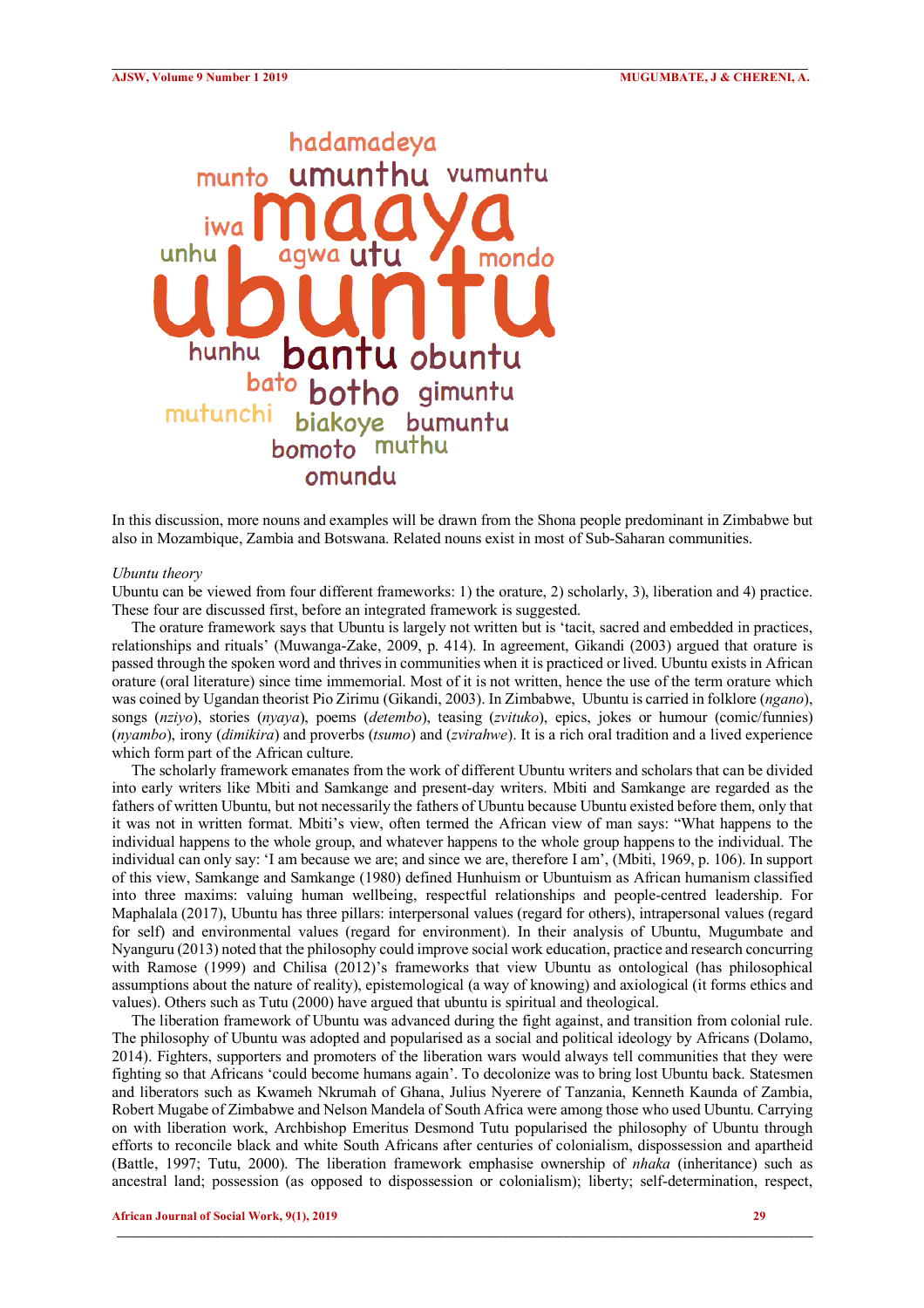recognition, justice, cohesion, forgiveness and communalism among other virtues. This framework did not end with the coming of political independence, because from an Ubuntu perspective, it is argued that you cannot be a person if you are dispossessed of your inheritance, land, rights or property. Present day leaders and politicians are carrying the same argument.

 $\mathcal{L} = \{ \mathcal{L} = \{ \mathcal{L} = \{ \mathcal{L} = \{ \mathcal{L} = \{ \mathcal{L} = \{ \mathcal{L} = \{ \mathcal{L} = \{ \mathcal{L} = \{ \mathcal{L} = \{ \mathcal{L} = \{ \mathcal{L} = \{ \mathcal{L} = \{ \mathcal{L} = \{ \mathcal{L} = \{ \mathcal{L} = \{ \mathcal{L} = \{ \mathcal{L} = \{ \mathcal{L} = \{ \mathcal{L} = \{ \mathcal{L} = \{ \mathcal{L} = \{ \mathcal{L} = \{ \mathcal{L} = \{ \mathcal{$ 

 Ubuntu exists in professional practice. For example, the Code of Ethics of Social Workers in Zimbabwe produced by the CSW describes Ubuntu as humaneness. The Code says "ubuntu*/unhu*/humaneness includes the stipulations of the philosophy that: '...places emphasis on values of human solidarity, empathy, human dignity and the humaneness in every person, and that holds that a person is a person through others' (CSW, 2012, p. 1). It further states that the mission of social work includes promoting social justice, *unhu*/ubuntu, human rights, positive change, problem solving and improvements in individual and community relationships and the development of society in general (CSW, 2012, p. 2). Besides adoption of Ubuntu in Zimbabwe, South Africa's White Paper for Social Welfare states that social development (as opposed to social welfare or social services used in other countries in Africa) is guided by key principles such as democracy, partnership, Ubuntu, equity, and inter-sectoral collaboration, among others (Government of South Africa, 1996). The Paper describes Ubuntu as the principle of caring for each other's well-being and fostering the spirit of mutual support. The adoption of Ubuntu in practice settings (as well as pedagogically) has not reached critical levels, perhaps it is still at take-off, but is definitely growing.

### **An integrated framework of Ubuntu**

Looking at all the views on Ubuntu presented under the four different frameworks discussed, it could be summarised that Ubuntu exist at five levels: the individual, the family, the community, the environment and the spirit. Figure 1 illustrates these levels.

### *Figure 2: An integrated framework of Ubuntu*



As shown in Figure 2, the individual is part of a larger system. The individual is about the body, the mind, knowledge, inheritance, possessions and inventions. These belong to the individual but they are only meaningful insofar as they contribute to the betterment of self together with family and community. Two ubuntu concepts can help with further clarity. The *ukama* concept, theorises that an individual belongs to a family while in *ujamaa* theory, individuals and their families belong to a community, and they should respect communal relationships.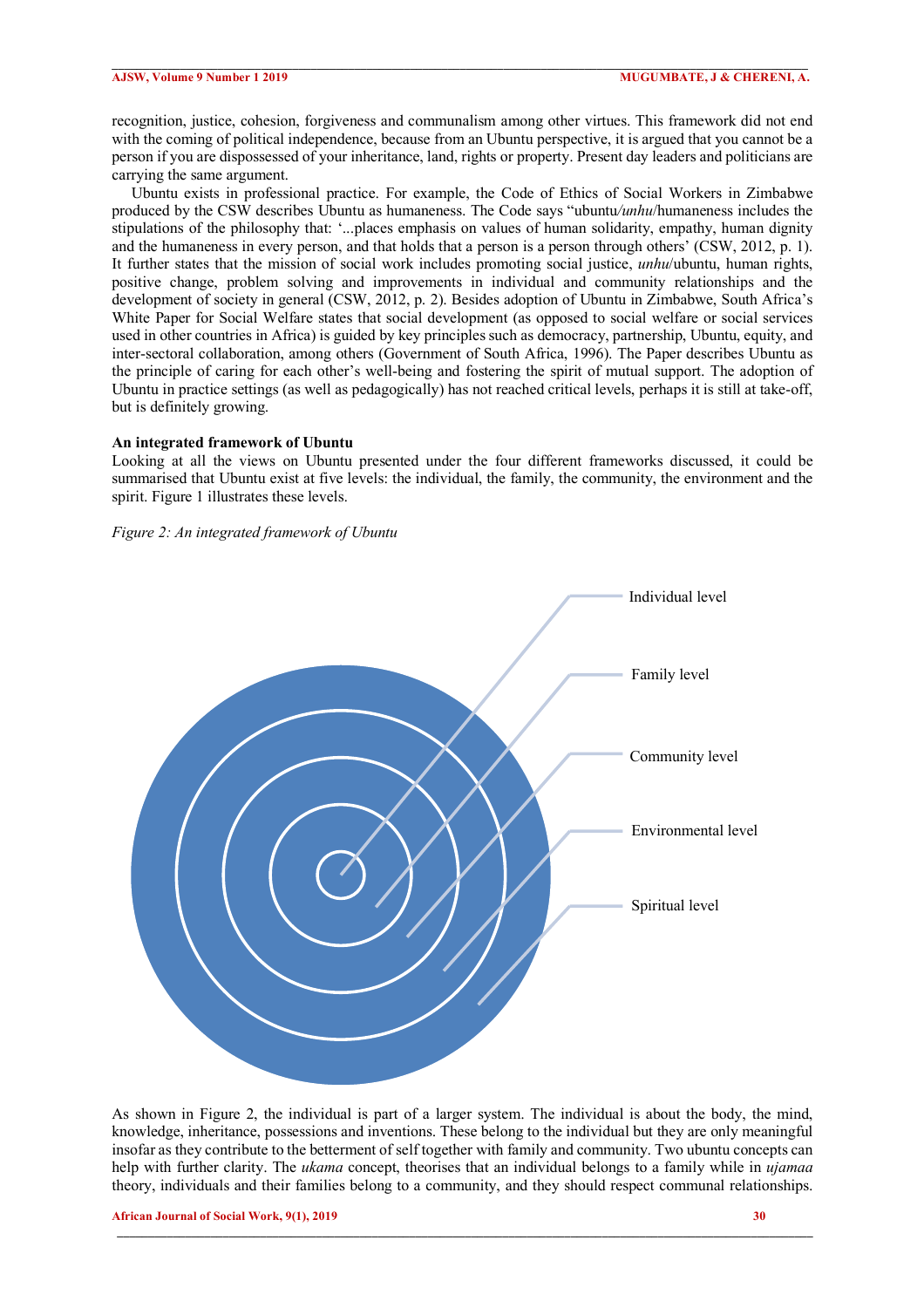The relationships that exist in the community are social, economic or political. The community values the environment and spiritual wellbeing of its people. In other words, the individual is part of a larger group, the family; the family is part of a larger community; the community exists in an environment that, in turn, is part of a larger spiritual world. While the individual and family levels are all important, Rankopo and Osei-Hwedie (2011, p. 138) have argued that "Thus, in search of relevance in social work, the starting point must be the community, the bedrock of culture". We agree with this assessment.

 $\mathcal{L} = \{ \mathcal{L} = \{ \mathcal{L} = \{ \mathcal{L} = \{ \mathcal{L} = \{ \mathcal{L} = \{ \mathcal{L} = \{ \mathcal{L} = \{ \mathcal{L} = \{ \mathcal{L} = \{ \mathcal{L} = \{ \mathcal{L} = \{ \mathcal{L} = \{ \mathcal{L} = \{ \mathcal{L} = \{ \mathcal{L} = \{ \mathcal{L} = \{ \mathcal{L} = \{ \mathcal{L} = \{ \mathcal{L} = \{ \mathcal{L} = \{ \mathcal{L} = \{ \mathcal{L} = \{ \mathcal{L} = \{ \mathcal{$ 

 The integrated framework can be used for assessing needs of children; evaluating programmes; critical analysis of interventions; promoting collaboration and participation; and developing ethics and research methods. In this discussion, we will use the integrated framework of Ubuntu to explore the different roles individuals, families, communities, environments and spirits play in child growth and development.

# **USING THE INTEGRATED FRAMEWORK OF UBUNTU**

Ubuntu theory is about how Africans view themselves, interact with others, their environment, and their spiritual beings and how outsiders ought to interact with them. As shown in Table 1, each of the five levels contributes to child growth and development.

| Level                    | <b>Responsibilities</b>                                                                   | Contributions available at all levels                                        |
|--------------------------|-------------------------------------------------------------------------------------------|------------------------------------------------------------------------------|
| Individual<br>(munhu)    | The child is responsible for <i>learning</i> and personal<br>hygiene                      | The individual family, community,<br>environment and<br>spirit<br>are<br>all |
| Family<br>(ukama)        | The family is responsible for <i>conception</i> , <i>basic</i><br>needs and socialisation | responsible for:<br>Safety                                                   |
| Communal<br>(ujamaa)     | The community is responsible for <i>socialisation</i><br>and <i>basic</i> needs           | Identity<br>Morality                                                         |
| Environmental<br>(nvika) | The environment is reponsible for basic needs                                             | Communality<br><b>Humanity</b>                                               |
| Spiritual<br>(mweva)     | The spirit is responsible for <i>companionship</i> ,<br>comfort and <i>advice</i>         |                                                                              |

*Table 1: An integrated framework of Ubuntu in social work with children*

#### **Individual level**

In Ubuntu, children are thought to pass through different stages of physical growth and social development. Table 2 shows stages of child development in Zimbabwe. We have named this the *zera* (stages) model.

*Table 2: The Zera Model of children growth and development in Zimbabwean culture*

| Zera          | <b>Description</b>                  | What happens at this stage?                                                      |
|---------------|-------------------------------------|----------------------------------------------------------------------------------|
| Zvichauya     | Future baby                         | <i>Marriage</i> – parents marry and have sex                                     |
| Mhuru         | Foetus                              | Conception – pregnancy                                                           |
| Rusyaya       | Baby – from birth to few months old | $Birth$ – baby is born                                                           |
| Mucheche      | $Baby - upto two years$             | Training and Learning1 - social and<br>biological skills                         |
| Ndumure       | Post breastfeeding                  | Independence – child is given room to<br>explore, more self-directed learning    |
| Gondora       | Exploring with independence         | Training and Learning2 - social and<br>occupational skills                       |
| Pwere         | Exploring with adulthood            | Transition to adulthood - adult roles are<br>acquired and mentorship is provided |
| Mhandara/Jaya | Young adult                         | Maturity – accepted as an adult and<br>mentorship is continued                   |

In doing social work with children, it is important to acknowledge these stages and how they are conceptualised within African contexts. At *zvichauya* stage, the motivation of any adult person is to get married and have children. An adult in Ubuntu already carries a *zvichauya*, a future baby. Hence, a marriage that gives children is highly valued, and marriages that do not produce children are highly stigmatised or prohibited. In *rusvava* and *mucheche* stages, the concern is to ensure a safer birth, survival of the baby and learning of skills such as eating, walking, talking, listening and safety. At the *ndumure* stage, breastfeeding is stopped, and independence is promoted as the

### **African Journal of Social Work, 9(1), 2019 31**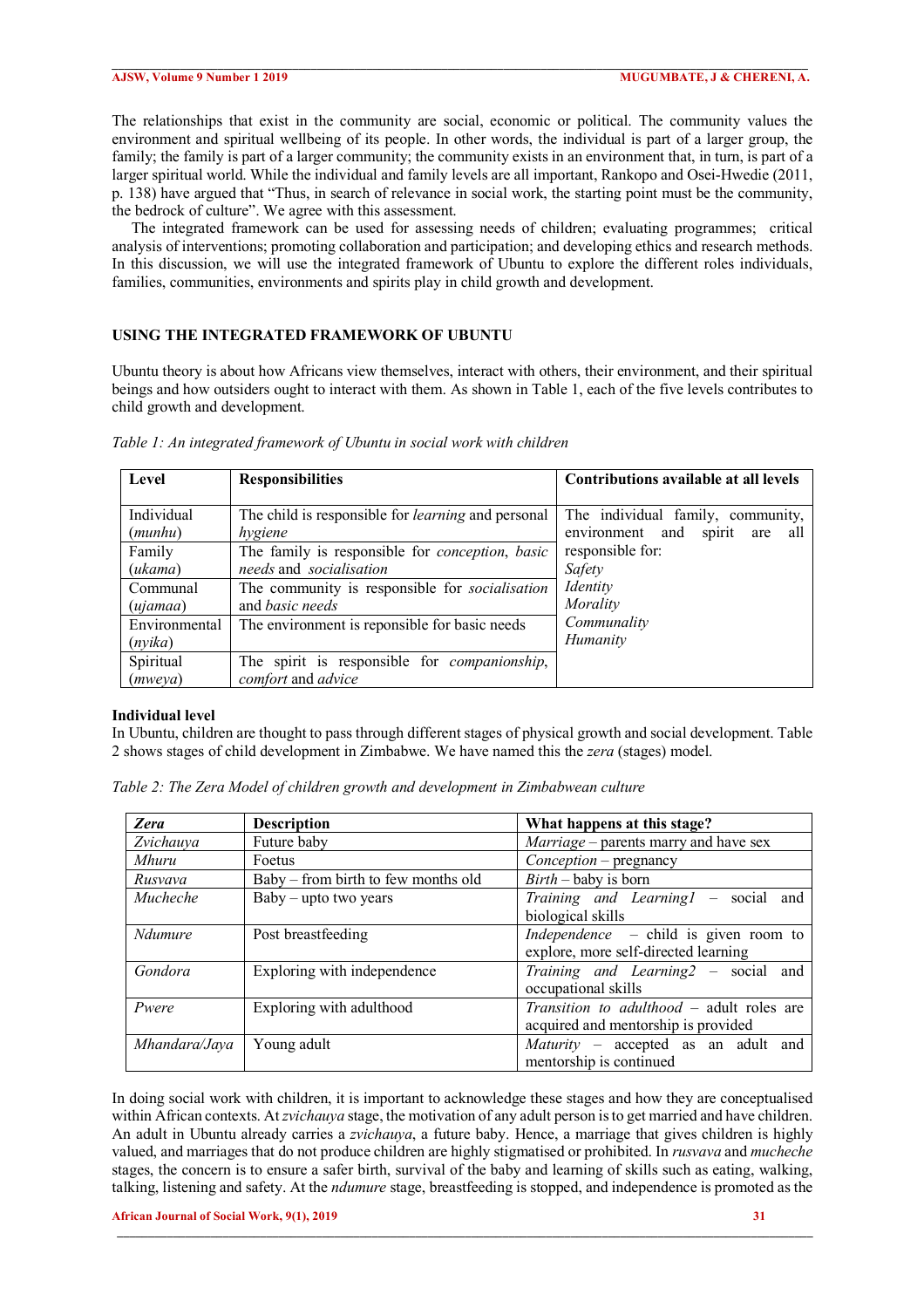child becomes a *gondora*. From this stage, more occupational training and learning is expected. Skills gained include cooking, cleaning, farming and caring. The *pwere* stage is the midway between being a 'baby' and a mature child. At this stage, mentorship provided by relatives who have this role such as aunts and uncles, is provided. The final stage that takes children to about 16-20 years is the *mhandara* (for girls) and *jaya* (for boys). At this stage, children begin to transition into adulthood resulting in some of them being accepted as adults, but others still considered to be children.

 $\mathcal{L} = \{ \mathcal{L} = \{ \mathcal{L} = \{ \mathcal{L} = \{ \mathcal{L} = \{ \mathcal{L} = \{ \mathcal{L} = \{ \mathcal{L} = \{ \mathcal{L} = \{ \mathcal{L} = \{ \mathcal{L} = \{ \mathcal{L} = \{ \mathcal{L} = \{ \mathcal{L} = \{ \mathcal{L} = \{ \mathcal{L} = \{ \mathcal{L} = \{ \mathcal{L} = \{ \mathcal{L} = \{ \mathcal{L} = \{ \mathcal{L} = \{ \mathcal{L} = \{ \mathcal{L} = \{ \mathcal{L} = \{ \mathcal{$ 

 The implications of these stages for understanding the individual child matter for social work with children. For example, these stages emphasise local understandings of a child's developmental needs and parental responsivity. During the stage of *ndumure,* parents and community members may encourage independence in activities of daily living including toilet training, feeding and communication. At the stage of *mhandara* and *jaya,*  the expectation is that the child has developed talents and mastered specific life skills that potentially contribute to further economic independence. Social workers must recognise that each person exists within a cultural setting and a community and that the individual and community shape, influence and benefit from each other (CSW, 2012, p.3). There are obvious methods of casework with children that clash with Ubuntu values. These include fostering and adoption, institutionalisation and probation work. At each stage, the child, family, community, environment and spiritual world have responsibilities of providing protection, identity and connectedness as discussed earlier.

# **Family level**

The family plays a huge role at every stage of the child. The *ukama* view of Ubuntu states that a child belongs to the family, and they are bound together through blood, rules and identity. Family does not only refer to one's spouse and offspring, but all relatives. The concept of extended family has been very useful in offering opportunities for care of orphans and vulnerable children in Africa. In Ubuntu, much value is placed on parents' involvement in children's development. For example, a lot of education, socialisation and mentoring takes place within the home and community to protect Ubuntu values. Parents are often worried about the values their children will obtain from the Western modelled education system (Maphalala, 2017). Often, schools ignore Ubuntu, creating conflict. Another example is the failure of institutional approaches as well as legislated child adoption in Africa. These failures show the discrepancies between foreign inspired models and cultural expectations (Mtetwa and Muchacha, 2017).

#### **Community level**

The community is made up of individuals, families, leaders and knowledge holders. In Ubuntu, children belong to the community. Social workers using community-focused approaches when working with children need to take into account community expectations when designing and delivering programs. The community has a role to play to protect children, for socialisation and creating an identity (Mtetwa and Muchacha, 2017). This is strengthened by the Ubuntu belief that *children become human beings through others*.

#### **Environmental level**

Environment issues have gained traction in social work since they contribute to achieving sustainable communities (Dominelli, 2014). Ubuntu values the physical environment (Seehawer, 2018). The environment is the provider of food, shelter, beauty and warmth. The individual is part of a natural system comprised of the land, animals, vegetation and other elements from which basic needs are met. Africans use Ubuntu to conserve the environment so as to achieve a balance between current and future needs. For example, *mutupo* (a special animal valued by families) concept is a way to protect animals while *zviyera* (spiritually important places) concept is a strategy to conserve mountains, valleys, forests, rivers, oceans, dams and certain plant and animal species that are considered special. Another Ubuntu concept, *nhaka*, teaches that the environment is an inheritance that came from ancestors, and it should therefore be passed on to the next generation.

#### **Spirituality social work**

Ubuntu values spirituality because it plays a huge role in the life of Africans including children (Seehawer, 2018). The child is part of a whole, comprised of God, Ancestors, Elders, family and community. Spiritual issues are often ignored in social work, yet they are important for achievement of holistic functioning. For example, prayer, fasting, prophecy, healers play an important part in the life of Africans. Another example, spiritually it is expected that ancestors or God provide protection but for this to happen the child must be dedicated, baptised, cleansed where necessary and learn spiritual values through prayer, song, reading, stories or dance. So social workers must expect that children will pray before meals or sleeping; attend church on Friday, Saturday or Sunday; attend major religious ceremonies even in the middle of school terms; attend indigenous camps or schools; and hold very strong religious and cultural views.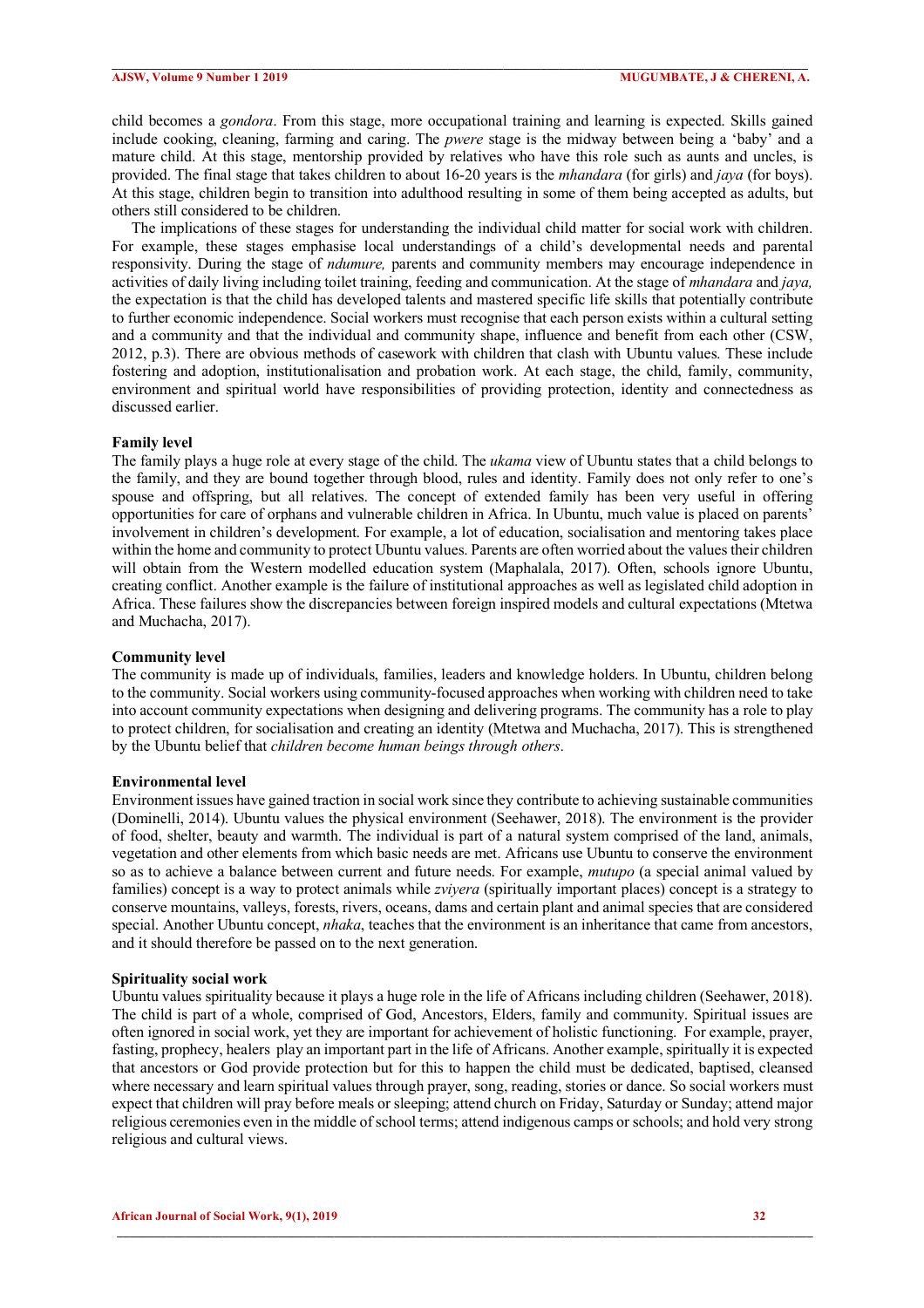## **CONCLUSION**

Before concluding, we would like to provide a glossary of some of the major concepts used in this write-up. Ubuntu refers to African knowledges, expectations and practices of how individuals, families and communities must interact with each other, the environment and the spirits. The *unhu* view says that individuals should always act in manners that enhance the wellbeing of their family and community. *Ukama* view of ubuntu says that the individual belongs to the family and whatever they do, they consider the family. The *ujamaa* view argues that individuals and families must always act in the best interest of their community. The *nyika* concept says the individual, their family and their community belong to the environment which they must satisfy always. This is related to nhaka concept, which says that *nyika* is an inheritance that must be protected. Lastly, *mweya* concept argues that above all, we have spirits that look after us, and that we should revere. The *zera* model or framework shows the stages of child growth and development in Zimbabwe. With the exception of Ubuntu (which is Zulu) and *ujamaa* (which is Swahili) all the concepts are in Shona language.

 $\mathcal{L} = \{ \mathcal{L} = \{ \mathcal{L} = \{ \mathcal{L} = \{ \mathcal{L} = \{ \mathcal{L} = \{ \mathcal{L} = \{ \mathcal{L} = \{ \mathcal{L} = \{ \mathcal{L} = \{ \mathcal{L} = \{ \mathcal{L} = \{ \mathcal{L} = \{ \mathcal{L} = \{ \mathcal{L} = \{ \mathcal{L} = \{ \mathcal{L} = \{ \mathcal{L} = \{ \mathcal{L} = \{ \mathcal{L} = \{ \mathcal{L} = \{ \mathcal{L} = \{ \mathcal{L} = \{ \mathcal{L} = \{ \mathcal{$ 

 African knowledge systems are often neglected because of limited written literature, underutilisation or neglect in favour of Western approaches. In this discussion we have discussed the theory of Ubuntu and used the *Zera* Model of child growth to show the usefulness of indigenous knowledge. We conclude that Ubuntu can transform and indigenise social work with children in Africa. It can empower social workers and provide solutions that aknowledge or increases the strengths of individuals, families and communities and their environmental and spiritual values. Given social work's emphasis on using strengths perspectives, we conclude that social work practice with children in Africa should, as a matter of principle, engage with Ubuntu.